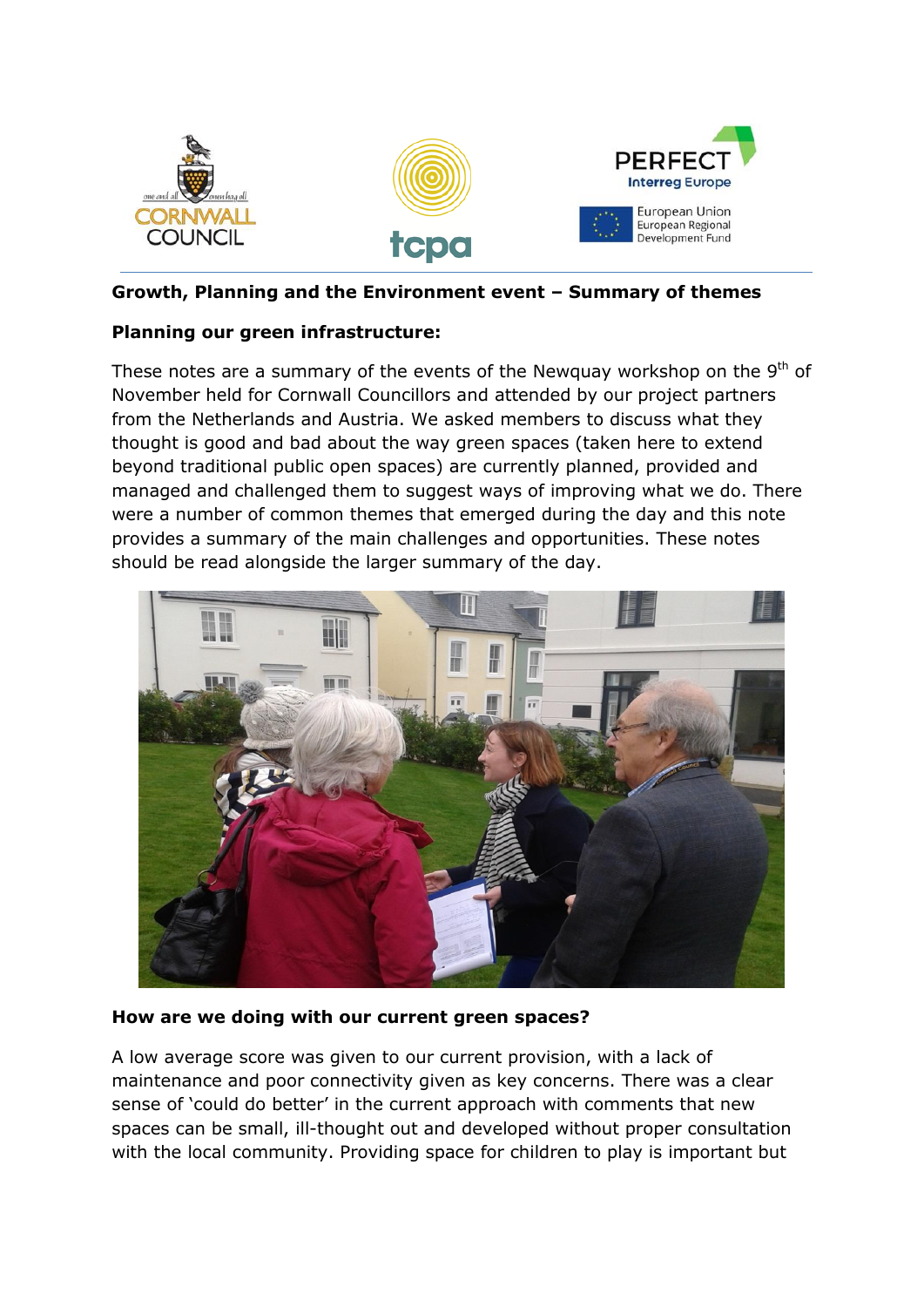green spaces should be for all and there needs to be a renewed focus on delivering space that works for all generations.

Participants highlighted that the way in which green space is conceived and provided (including long term maintenance) needs to be reconsidered. Providing larger, higher quality, multifunctional and inter-generational spaces that can be easily reached on foot or bike and that encourage social interaction was seen as a priority for future developments.

# **Comments on the current situation:**

Common comments made on current green space (which is taken to mean green infrastructure, including open spaces) include:

- The current focus is predominantly on provision for younger children with very little for older children / teenagers and adults. Green spaces often seem to be an afterthought rather than a well-planned and intrinsic feature of development – there seems generally to be very little vision in planning these new green spaces.
- Maintenance a lack of funding has had a big impact on green spaces. Use of volunteers is great but cannot wholly replace a funded maintenance programme – current management of spaces is inconsistent. A new way of looking after spaces is needed to ensure that green spaces are well utilised.
- Spaces are often too small to be effectively used for recreational activities. There seems to be generally little local input into the planning of new green space. Decisions about green space provision should have strong local involvement.

**Suggestions for improvement –** we asked participants what we should do in the future.

# **Participants said we should ensure that:**

- Green infrastructure is provided first as part of a masterplanned approach planting trees as early as possible, respect habitats and adaptable to climate change;
- Green spaces are provided by developers, but not developer led. They should be more than the spaces left at the end of development;
- Destination green spaces (park-sized) are created, large multi-purpose areas that attract people from outside the immediate locality and the importance of ensuring green linkages to and from these. Understanding and delivering space that meets the needs of different parts of the community is also important.
- Green space is better integrated/connected into communities and designed to be used by all ages as living space. They should be accessible and usable for movement (e.g. provide linkages to places) and act as a destination with defined activity and functions. Stimulating with activities, sensory trails,